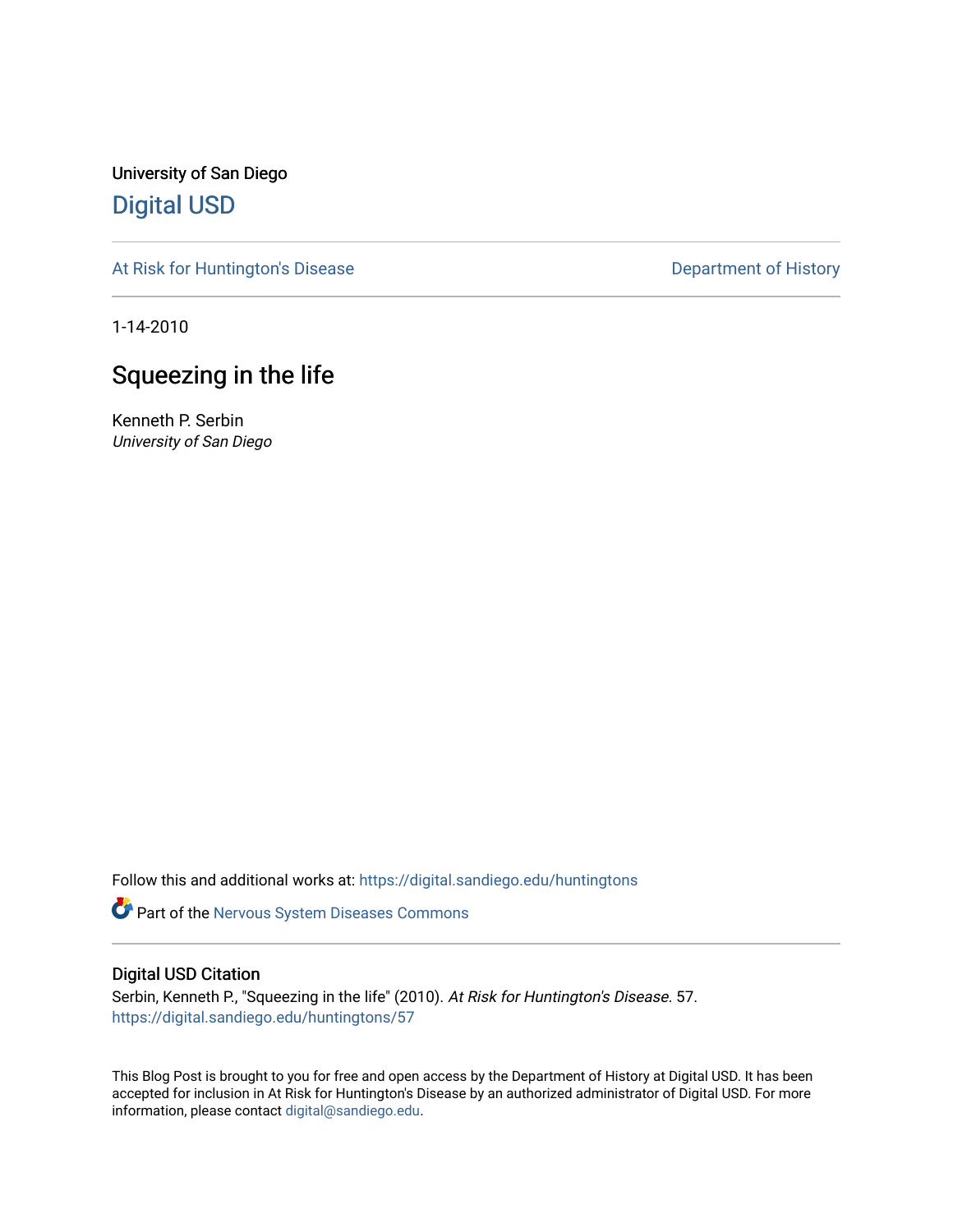# [At Risk for Huntington's Disease](http://curehd.blogspot.com/)

*HD is a genetically caused brain disorder that causes uncontrollable bodily movements and robs people's ability to walk, talk, eat, and think. The final result is a slow, ugly death. Children of parents with HD have a 50-50 chance of inheriting the disease. There is no cure or treatment.*

### Blog Archive

- $\blacktriangleright$  [2021](http://curehd.blogspot.com/2021/) (12)
- $2020(16)$  $2020(16)$
- $\blacktriangleright$  [2019](http://curehd.blogspot.com/2019/) (19)
- $\blacktriangleright$  [2018](http://curehd.blogspot.com/2018/) (16)
- $2017(14)$  $2017(14)$
- $2016(13)$  $2016(13)$
- $\blacktriangleright$  [2015](http://curehd.blogspot.com/2015/) (24)
- $\blacktriangleright$  [2014](http://curehd.blogspot.com/2014/) (24)
- $\blacktriangleright$  [2013](http://curehd.blogspot.com/2013/) (30)
- $\blacktriangleright$  [2012](http://curehd.blogspot.com/2012/) (26)
- $\blacktriangleright$  [2011](http://curehd.blogspot.com/2011/) (33)
- $\sqrt{2010(26)}$  $\sqrt{2010(26)}$  $\sqrt{2010(26)}$ 
	- [►](javascript:void(0)) [December](http://curehd.blogspot.com/2010/12/) (4)
	- [►](javascript:void(0)) [November](http://curehd.blogspot.com/2010/11/) (1)
	- [►](javascript:void(0)) [October](http://curehd.blogspot.com/2010/10/) (2)
	- [►](javascript:void(0)) [September](http://curehd.blogspot.com/2010/09/) (3)
	- $\blacktriangleright$  [August](http://curehd.blogspot.com/2010/08/) (2)
	- $\blacktriangleright$  [June](http://curehd.blogspot.com/2010/06/) (2)
	- $\blacktriangleright$  [May](http://curehd.blogspot.com/2010/05/) (3)
	- $\blacktriangleright$  [April](http://curehd.blogspot.com/2010/04/) (2)
	- $\blacktriangleright$  [March](http://curehd.blogspot.com/2010/03/) (2)
	- $\blacktriangleright$  [February](http://curehd.blogspot.com/2010/02/) (2)
	- [▼](javascript:void(0)) [January](http://curehd.blogspot.com/2010/01/) (3)

Telling the truth about a [disease](http://curehd.blogspot.com/2010/01/telling-truth-about-disease.html)

When the pain [brings](http://curehd.blogspot.com/2010/01/when-pain-brings-smile.html) a smile

[Squeezing](http://curehd.blogspot.com/2010/01/squeezing-in-life.html) in the life

- $\blacktriangleright$  [2009](http://curehd.blogspot.com/2009/) (21)
- $2008(7)$  $2008(7)$
- $\blacktriangleright$  [2007](http://curehd.blogspot.com/2007/) $(7)$
- $\blacktriangleright$  [2006](http://curehd.blogspot.com/2006/) (4)
- $2005(17)$  $2005(17)$

### About Me **GENE [VERITAS](https://www.blogger.com/profile/10911736205741688185)**

View my [complete](https://www.blogger.com/profile/10911736205741688185) profile

HD Links

[Huntington's](http://www.hdsa.org/) Disease Society of America

### THURSDAY, JANUARY 14, 2010

### Squeezing in the life

Because I am gene-positive for Huntington's disease, I know my time could be extremely limited. As a result, I'm squeezing as much as I can into my life before the symptoms start.

This feeling especially impacts me during the holidays. For me the end of the year brings celebration, but also reflection, in large part because my birthday falls on December 31.

This time I turned 50, so I became especially contemplative.

### **Ups and downs of 2009**

I had much to be thankful for. During 2009 I achieved great progress as an [activist for the San Diego chapter of the Huntington's Disease Society of](http://www.hdsasandiego.org/) America (HDSA). Among many other activities, I inaugurated a new [website, reported on the project at Isis Pharmaceuticals, Inc., to stop HD](http://www.hdsasandiego.org/aev-41.aspx) in its genetic tracks, and completed my fifth year of writing in this blog.

And I remained free of overt symptoms.

When I tested positive for HD in June 1999, I thought that by 50 I would surely have developed the disease in the same way as my mother, whose psychiatric symptoms probably began in her late forties.

I cannot predict tomorrow. But it felt especially good knowing that I had beat HD in 2009.

This month marks the tenth anniversary of the news that our daughter had tested negative for HD in the womb. Our "miracle baby" is now nine and a half. Knowing that she is HD-free and can develop to the fullest of her potential once again brought a great sense of relief. Even though HD might strike me down, a part of me will live on in her.

But 2009 also brought enormous stress and sadness. My father, the [Huntington's disease warrior who cared for my mother for 15 years,](http://curehd.blogspot.com/2009/10/experiment-and-death.html) declined rapidly and died on September 25.

By December, 2009 became one of those years that I just wanted to end.

#### **A Huntington's manifesto**

The last few weeks of the year I delved into writing a long article I've titled "God, Huntington's disease, and the meaning of life," which I hope to post here in the near future and perhaps publish in a magazine or journal. The article, which I have dedicated to the physicians and scientists seeking treatments and a cure for HD, represents the culmination of several years of reading and reflection in an attempt to make sense of the extraordinary predicament faced by gene-positive and HD-affected individuals.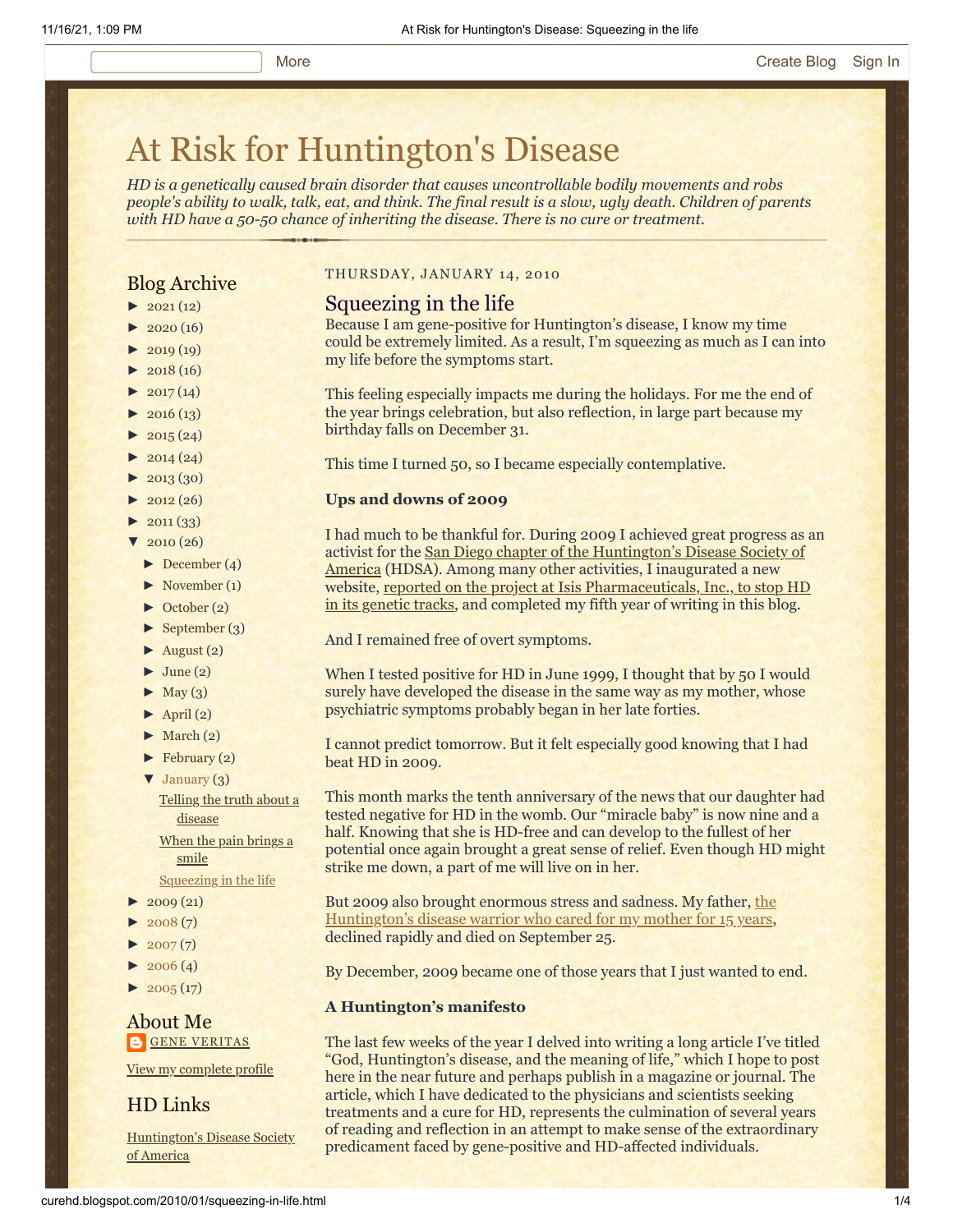[International](http://www.huntington-assoc.com/) Huntington **Association** [Huntington's](http://hddrugworks.org/) Disease Drug **Works** [Huntington's](http://www.hdlighthouse.org/) Disease **Lighthouse [Hereditary](http://www.hdfoundation.org/) Disease Foundation** [Huntington's](http://www.hdac.org/) Disease Advocacy Center Thomas [Cellini Huntington's](http://www.ourtchfoundation.org/) **Foundation** HDSA Orange County (CA) **[Affiliate](http://www.hdsaoc.org/)** HD Free with [PGD!](http://www.hdfreewithpgd.com/) [Stanford](http://www.stanford.edu/group/hopes/) HOPES Earth Source [CoQ10,](http://www.escoq10.com/) Inc.

### HD Blogs and Individuals

Chris Furbee: [Huntingtons](http://www.huntingtonsdance.org/) Dance Angela F.: Surviving [Huntington's?](http://survivinghuntingtons.blogspot.com/) Heather's [Huntington's](http://heatherdugdale.angelfire.com/) Disease Page

#### 11/16/21, 1:09 PM At Risk for Huntington's Disease: Squeezing in the life

As I wrote, I oscillated between almost unbearable anxiety about the likelihood of a shortened life and almost manic exhilaration about finally having discovered a way to fit my gene-positive status and HDSA activism into the big picture of life, science, and history.

Like so much in my HD-ready life, I felt a deep urgency to finish the article. Indeed, as my wife and daughter made the final preparations for our annual combination birthday/New Year's Eve celebration, I sat at the computer frantically tapping out the final paragraphs of the piece.

Finishing the article just before I turned 50 was profoundly symbolic. I described it as a "manifesto of faith and HD." It was like a rite of passage that I needed to complete before entering a new stage of life.

Although I often feel that I have already lived life with the greatest intensity possible, turning 50 and producing that manifesto have galvanized me to seek a new, higher, and even more intense stage of activism, writing, and living life.

### **A new urgency**

So 2010 started with a new burst of activity and a new urgency about squeezing in as much life as possible into the symptom-free time I have left.

I began by sharing my manifesto with several people and initiating an intense conversation with them about how to share it with the HD community. One doctor friend already wrote back with helpful comments on New Year's Day.

On January 4, I started an extra, temporary job to earn money for a planned cross-country family road trip this summer. I have good memories about such trips with my parents when I was a child. I want to bond with my wife and daughter by exploring with them the beauty and fascinating history of our country.

The trip will be especially poignant for me, because I often wonder whether my gene-positive status will prevent me from seeing my daughter graduate from college and start her own career and family.

#### **Meeting a renowned activist**

On January 7, I came out about my real identity to one of the leaders of the HD movement over the past several decades, Alice Wexler, the author of *Mapping Fate: A Memoir of Family, Risk, and Genetic Research* and *The [Woman Who Walked into the Sea: Huntington's and the Making of a](http://curehd.blogspot.com/2008/08/roots-of-our-stigma.html) Genetic Disease*, which I reviewed in 2008.

I have long admired Alice, as well as her sister and renowned scientist Nancy, who helped discover the HD gene. After their mother developed HD in the 1960s, their father, the late psychoanalyst Milton Wexler, founded the [Hereditary Disease Foundation,](http://www.hdfoundation.org/home.php) a leader in the search for treatments and a cure.

Now I was sitting across from Alice and telling her about how my family learned about my mother's illness and my subsequent struggles with living at risk.

Should I go public? If so, when and how? What impact could I have in the HD community and beyond with my activism and writing? How had my gene-positive status enriched my life? How had genetic discrimination impacted our lives and the lives of other at-risk people we knew?

**A special bond**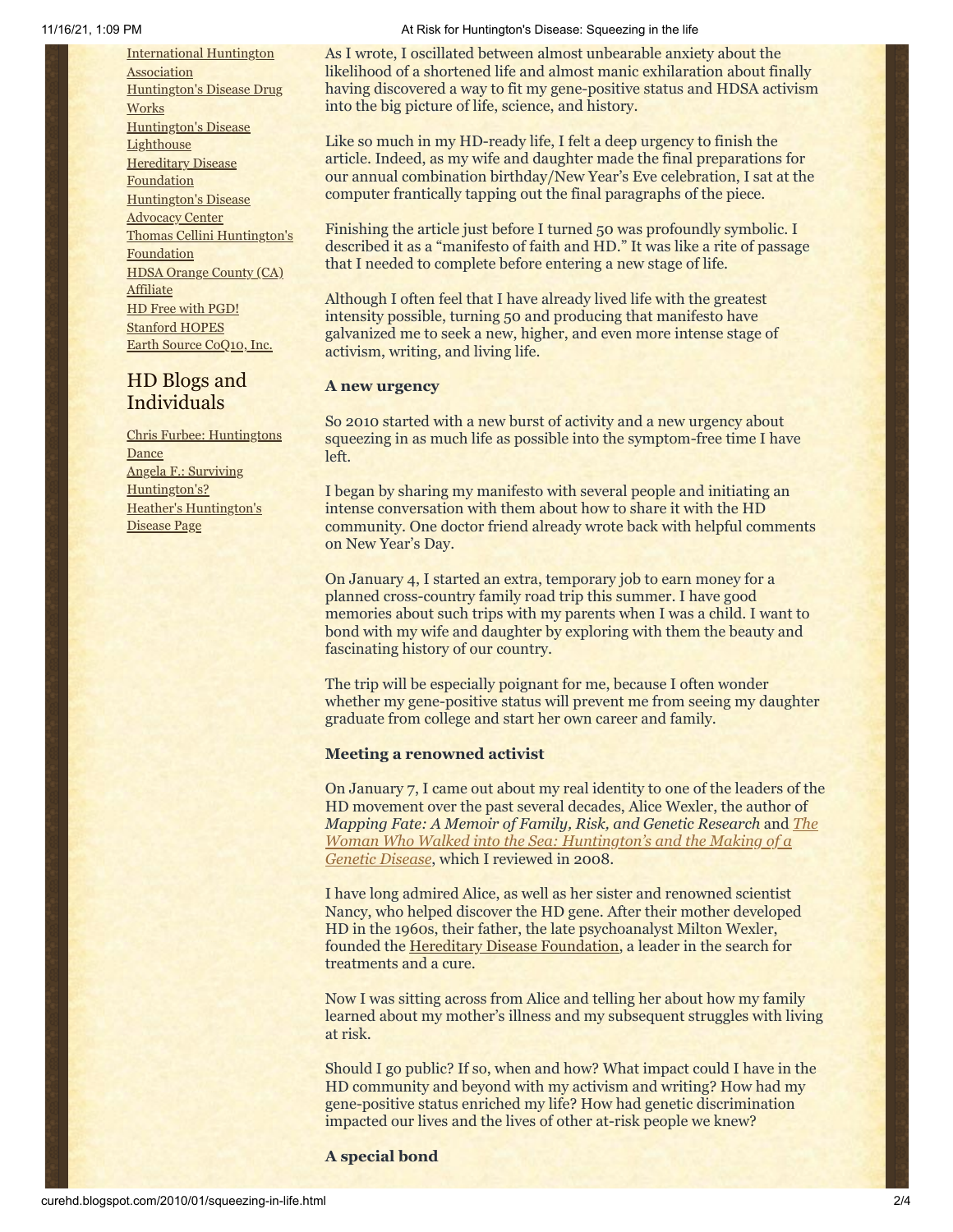11/16/21, 1:09 PM At Risk for Huntington's Disease: Squeezing in the life

For two-and-a-half hours we discussed these questions, as well as my manifesto on faith and HD, which she agreed to read.

It was a singular moment for me. Alice has spent most of her adult life living at risk and researching and writing about the social aspects of Huntington's disease. I felt privileged to meet someone so important in the HD community. I also felt that she had instantly become a new friend – even a sister – in arms against HD. Few people could understand me in the way that Alice could.

Bonding in this way means a lot, because my own biological sister has lived in deep denial about HD and disowned me and my family.

As Alice and I said goodbye, we hugged for a long time.

### **Leaving the plateau**

On January 12 the HDSA-San Diego board held its first meeting of the year. There, too, I felt a sense of urgency.

For several years now our chapter has been a leader in fundraising, advocacy, and other areas. But at the meeting people seemed to be saying that we were standing on a plateau still looking at the mountainous challenge of stopping HD and assisting affected families. For the first time we began to challenge ourselves to start moving off that plateau and up the mountain.

I left feeling the meeting feeling once again the enormous burden of HD on my shoulders – a burden that I carry for myself, for my family, and, along with so many other activitists, for the entire HD community.

In 2010, I thought, I will need to become better on all fronts: more efficient at my two jobs – my "real" job and my HD work; more dedicated to eating, sleeping, and exercising properly; and more thoughtful, focused, and loving with my family. At the same time, I will have to become better at relaxing and enjoying the moment.

That's a lot to squeeze into life. I just need to make sure that I don't squeeze too hard.

Posted by <u>Gene [Veritas](https://www.blogger.com/profile/03599828959793084715)</u> at <u>[5:45](http://curehd.blogspot.com/2010/01/squeezing-in-life.html) PM **A**</u> M B E F **A** 

### 2 comments:



### **[Ernst](https://www.blogger.com/profile/16569670621067217152) said...**

High Gene

sounds very impressive on your blog. Actually could once take up on a complementary approach which can contribute to better quality of life.

Have gained some experience with Chinese Medicine in HD so we could have a chat around that.

see you

Ernst

12:49 PM, [January](http://curehd.blogspot.com/2010/01/squeezing-in-life.html?showComment=1263674971868#c2119814924088586334) 16, 2010

### **Anonymous said...**

I for one am waiting eagerly to read your manifesto. I have written before about my relative who stays hidden, isolated, who left her entire life in another country behind to come here